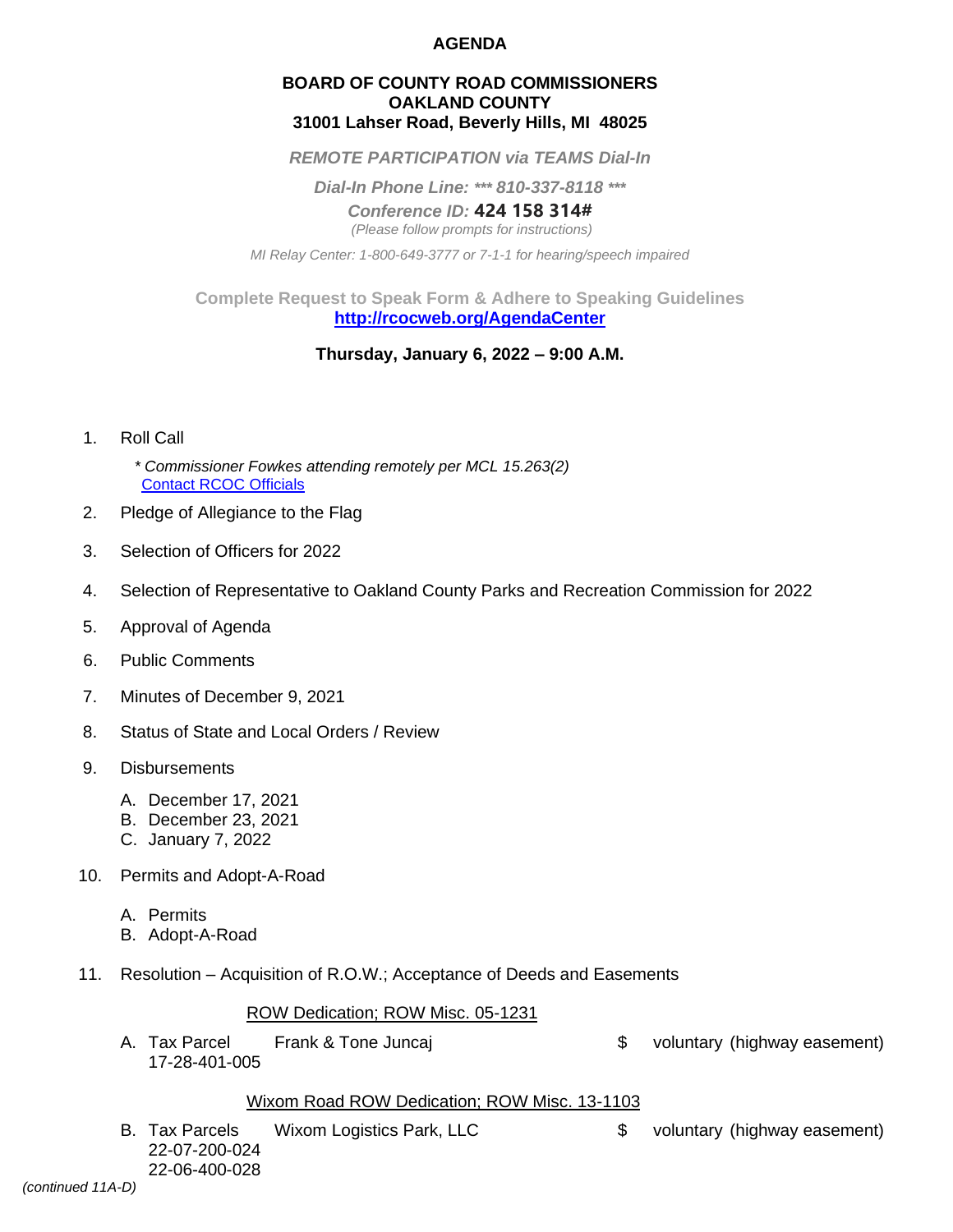easements)

*(continued 11A-D)*

|     |                                                                                                            | Maloney Avenue over Clear/Long Lake Channel; Project No. 55514          |          |  |                                                                                     |
|-----|------------------------------------------------------------------------------------------------------------|-------------------------------------------------------------------------|----------|--|-------------------------------------------------------------------------------------|
|     | C. Parcel 5<br>D. Parcel 10                                                                                | Paul Beebe & Julie Beebe<br>Patricia A. Patrona & Daniel J. Patrona, Sr | \$<br>\$ |  | 5,000.00 (temporary easement)<br>31,000.00 (highway/temporary<br>easement, damages) |
| 12. | Resolution – Acquisition of R.O.W.; Determination of Just Compensation and Good Faith Offer to<br>Purchase |                                                                         |          |  |                                                                                     |
|     |                                                                                                            | Waldon Road; Project No. 55241                                          |          |  |                                                                                     |
|     | A. Parcel 6<br>B. Parcel 7                                                                                 | <b>GMB Enterprises</b><br><b>GMB Enterprises</b>                        | \$       |  | \$220,000.00 (fee simple acquisition)<br>1,904.00 (highway/temporary<br>easements)  |
|     | Cooley Lake Road Culvert Replacement; Project No. 55503                                                    |                                                                         |          |  |                                                                                     |
|     | C. Parcel 1                                                                                                | Donald R. Duesler & Dawn Duesler                                        | \$       |  | 2,645.00 (highway easement)                                                         |
|     | 10 Mile Road, Meadowbrook to Haggerty; Project No. 55601                                                   |                                                                         |          |  |                                                                                     |
|     | Parcel 3<br>D.                                                                                             | Michael T. Gabriel & Elaine D. Gabriel                                  | \$       |  | 8,537.00 (highway/temporary<br>easements, damages)                                  |
|     | E. Parcel 24                                                                                               | Warren S. Jocz & Ann Marie F. Jocz                                      | \$       |  | 32,497.00 (highway/temporary                                                        |

F. Parcel 31 Church of the Holy Cross  $\frac{1}{2}$  28,350.00 (highway easement) G. Parcel 43 Applegate Condominium Association  $\frac{1}{2}$  17,170.00 (highway easement) H. Parcel 44 Bradley Neilson \$ 19,030.00 (highway easement) I. Parcel 74 William V. Licari Trust under Trust  $$ 15,520.00$  (highway/temporary

- Agreement dated August 18, 1986 easements) 13. Resolution – Bridge Load Postings
	- A. Townsend Road Crossing Stoney Creek, s/o Brewer Road; RCOC ID No. 0104B; Addison Township
	- B. Rowland Road Crossing Clark Drain, w/o Rochester Road; RCOC ID No. 0111B; Addison **Township**
	- C. Indianwood Road over Lake Orion, w/o Lapeer Road; RCOC ID No. 1501B; Orion Township
- 14. Contract Authorization / Modification
	- A. 2021 Maintenance Preservation Overlay Program; Project No. 2021098; Authorization No. 3; Ace-Saginaw Paving Co. North Division; \$71,078.73
	- B. 2021 Maintenance Preservation Overlay Program; Project No. 2021098; Authorization No. 4; Cadillac Asphalt, LLC; \$551,804.43
- 15. Agreement Local Cost Participation
	- A. Mann Road, Floretta Road to Clintonville Road; Project No. 56051; with Waterford Township
	- B. Airport Road, Elizabeth Lake Road to Hatchery, and Pontiac Lake Road, Airport Road to Highland Road; Project No. 56451; with Waterford Township